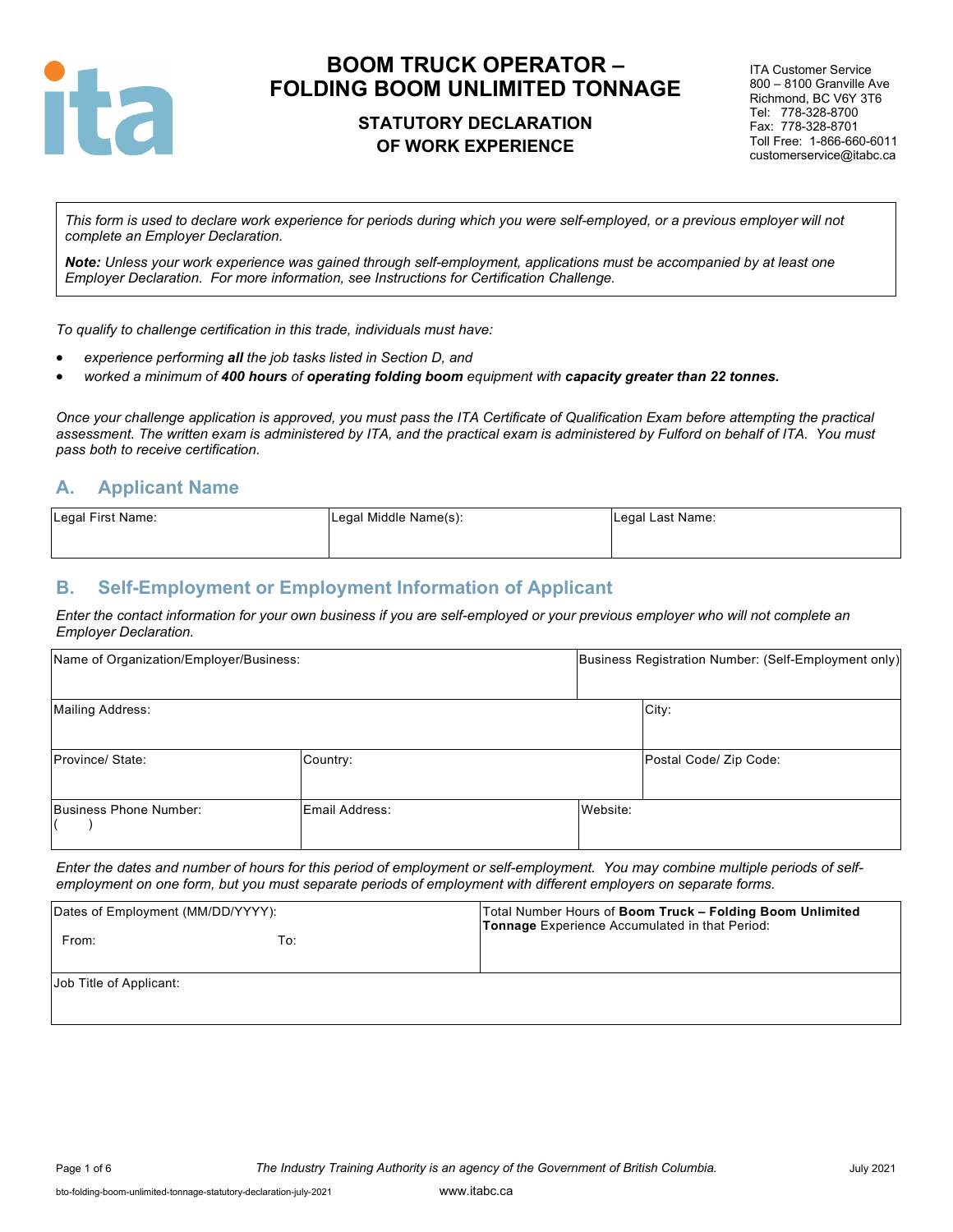

 $\Box$ 

# **BOOM TRUCK OPERATOR – FOLDING BOOM UNLIMITED TONNAGE**

### **STATUTORY DECLARATION OF WORK EXPERIENCE**

ITA Customer Service 800 – 8100 Granville Ave Richmond, BC V6Y 3T6 Tel: 778-328-8700 Fax: 778-328-8701 Toll Free: 1-866-660-6011 customerservice@itabc.ca

### **C. Reason for Statutory Declaration**

Indicate why a Statutory Declaration is required for this period of employment:

Applicant was self-employed  $\square$  Employer will/can not complete Employer Declaration

Applicants **must** attempt to contact current or previous employers to request an Employer Declaration to be filled out and signed.

If you have been unable to obtain an Employer Declaration for any portion of your non-self-employed work experience, **indicate the steps you have taken to try to obtain it.** If sufficient evidence of steps taken is not provided, the application may not be approved.

# **D. Statutory Declaration of Job Task Performance**

*By checking "Yes" or "No" in the Declaration Response column, indicate whether you have performed the job tasks listed below during the period indicated in Section B.*

| <b>Job Tasks</b>                                                                         | <b>Declaration</b><br><b>Response</b> |        |  |
|------------------------------------------------------------------------------------------|---------------------------------------|--------|--|
| <b>SAFETY</b><br>Demonstrate knowledge of safe working practices for crane operators     | Yes:<br>No:                           | □<br>П |  |
| Demonstrate knowledge of power line hazards and high voltage equipment                   | Yes:<br>No:                           | □<br>П |  |
| Comply with WorkSafeBC Occupational Health and Safety Regulation (OHSR)                  | Yes:<br>No:                           | П<br>□ |  |
| <b>COMMUNICATIONS</b><br>Demonstrate knowledge of personnel involved in crane operations | Yes:<br>No:                           | П<br>П |  |
| Demonstrate knowledge of hand signals                                                    |                                       |        |  |
| Demonstrate knowledge of radio communications                                            |                                       |        |  |

#### *Enter the applicant name (repeat on every page of this form)*

| Legal First Name: | Legal Middle Name(s): | Legal Last Name: |  |
|-------------------|-----------------------|------------------|--|
|                   |                       |                  |  |

Page 2 of 6 *The Industry Training Authority is an agency of the Government of British Columbia.* July 2021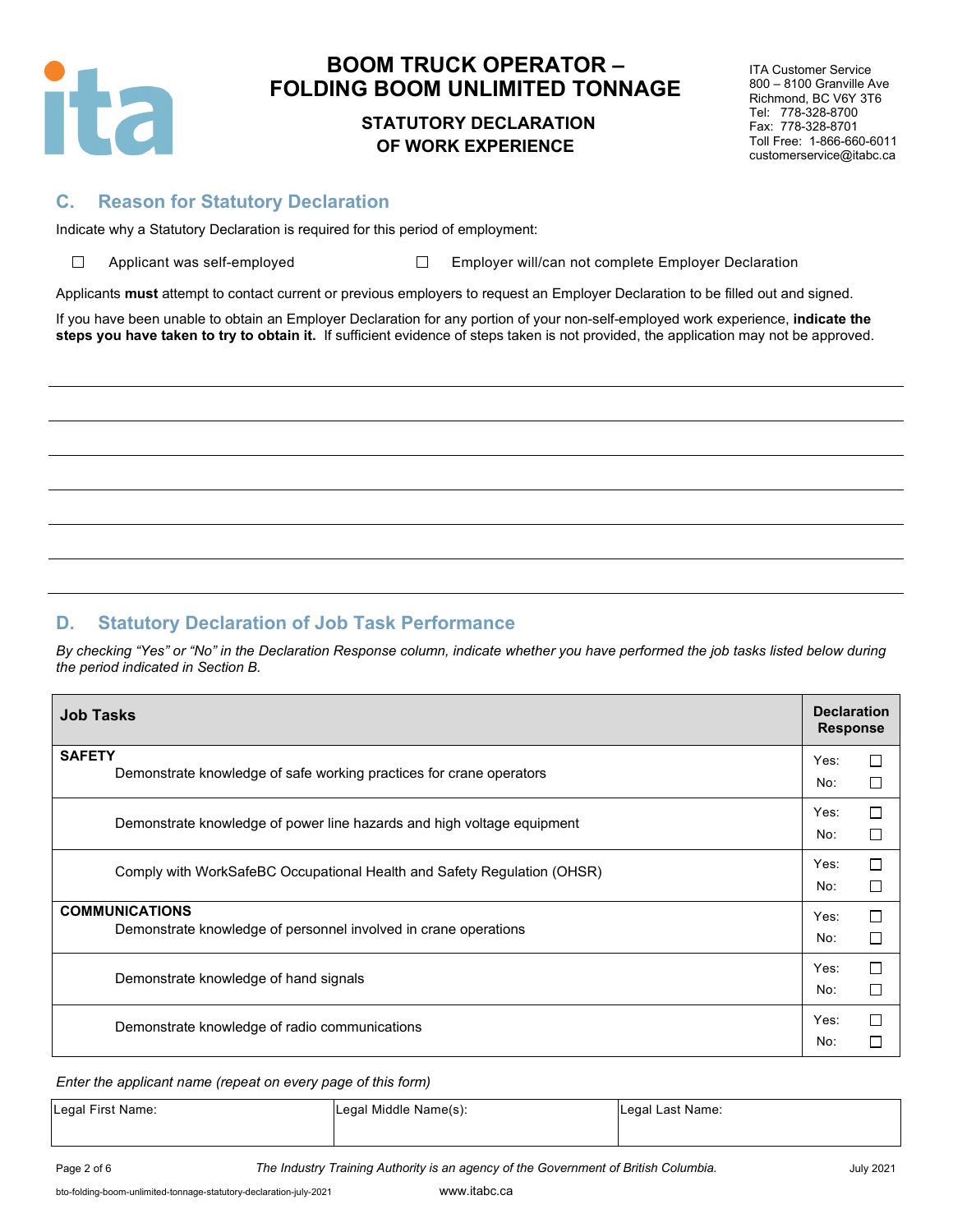

# **STATUTORY DECLARATION OF WORK EXPERIENCE**

ITA Customer Service 800 – 8100 Granville Ave Richmond, BC V6Y 3T6 Tel: 778-328-8700 Fax: 778-328-8701 Toll Free: 1-866-660-6011 customerservice@itabc.ca

| <b>Job Tasks</b>                                                                                                                                                                                    | <b>Declaration</b><br><b>Response</b> |                  |  |  |
|-----------------------------------------------------------------------------------------------------------------------------------------------------------------------------------------------------|---------------------------------------|------------------|--|--|
| Demonstrate knowledge of workplace communications                                                                                                                                                   | Yes:<br>No:                           | $\Box$<br>$\Box$ |  |  |
| Use hand signals in the workplace                                                                                                                                                                   | Yes:<br>No:                           | $\Box$<br>$\Box$ |  |  |
| Use radio communications in the workplace                                                                                                                                                           | Yes:<br>No:                           | □<br>$\Box$      |  |  |
| Communicate information clearly and check for understanding in the workplace                                                                                                                        | Yes:<br>No:                           | $\Box$<br>□      |  |  |
| <b>CRANES</b><br>Demonstrate knowledge of types of cranes and classifications                                                                                                                       | Yes:<br>No:                           | $\Box$<br>$\Box$ |  |  |
| Demonstrate knowledge of terminology related to craning and craning concepts                                                                                                                        | Yes:<br>No:                           | $\Box$<br>$\Box$ |  |  |
| Demonstrate knowledge of hoisting terminology, functions and systems                                                                                                                                |                                       |                  |  |  |
| Demonstrate knowledge of regulatory requirements pertaining to cranes                                                                                                                               |                                       |                  |  |  |
| Demonstrate knowledge of crane components and attachments for boom trucks                                                                                                                           |                                       |                  |  |  |
| Demonstrate knowledge of engines and ancillary systems                                                                                                                                              |                                       |                  |  |  |
| Demonstrate knowledge of power transfer for boom trucks                                                                                                                                             | Yes:<br>No:                           | $\Box$<br>$\Box$ |  |  |
| <b>RIGGING AND LIFTING THEORY</b><br>Demonstrate knowledge of lifting theory and forces                                                                                                             | Yes:<br>No:                           | □<br>$\Box$      |  |  |
| Demonstrate knowledge of slings (all types), rigging hardware, materials, inspection and capacity cards                                                                                             | Yes:<br>No:                           | $\Box$<br>$\Box$ |  |  |
| Demonstrate knowledge of wire rope hoist line construction and inspection                                                                                                                           |                                       |                  |  |  |
| Use rigging hardware and tools in the workplace                                                                                                                                                     |                                       |                  |  |  |
| <b>HOISTING FUNDAMENTALS</b><br>Demonstrate knowledge of determining load weights using fundamental math functions and calculations<br>Enter the applicant name (repeat on every page of this form) | Yes:<br>No:                           | $\Box$<br>$\Box$ |  |  |

| Legal First Name: | Legal Middle Name(s): | Legal Last Name: |
|-------------------|-----------------------|------------------|
|                   |                       |                  |
|                   |                       |                  |

Page 3 of 6 *The Industry Training Authority is an agency of the Government of British Columbia.* July 2021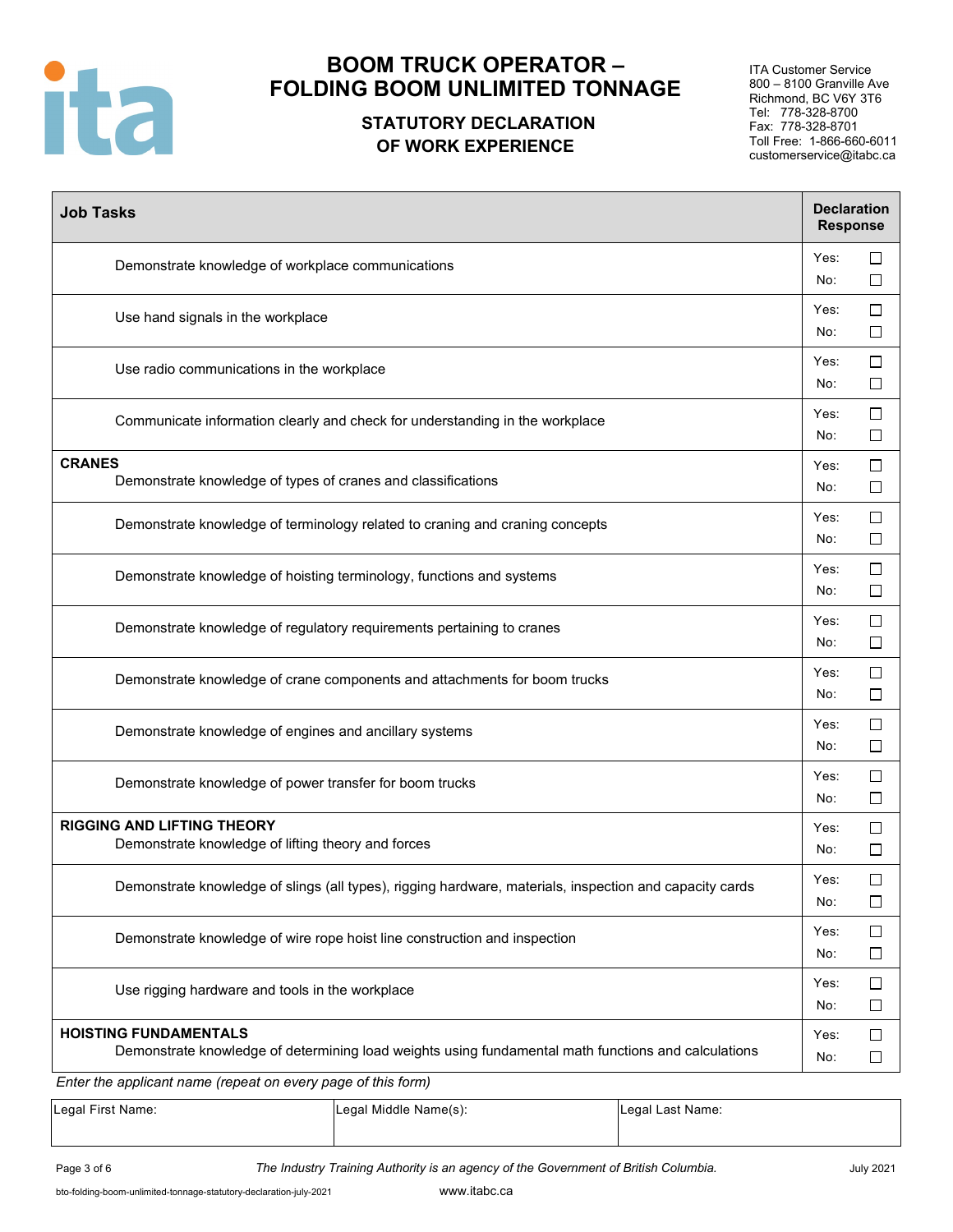

# **STATUTORY DECLARATION OF WORK EXPERIENCE**

ITA Customer Service 800 – 8100 Granville Ave Richmond, BC V6Y 3T6 Tel: 778-328-8700 Fax: 778-328-8701 Toll Free: 1-866-660-6011 customerservice@itabc.ca

| <b>Job Tasks</b>                                                                                                                          | <b>Declaration</b><br><b>Response</b> |                  |
|-------------------------------------------------------------------------------------------------------------------------------------------|---------------------------------------|------------------|
| Demonstrate knowledge of determining the capacity of a crane using load charts                                                            | Yes:<br>No:                           | $\Box$<br>$\Box$ |
| Interpret load charts and load study drawings to configure crane for workplace operation                                                  | Yes:<br>No:                           | $\Box$<br>$\Box$ |
| <b>TRANSPORTATION AND DELIVERY</b><br>Demonstrate knowledge of BC Ministry of Transportation - Commercial Transport rules and regulations | Yes:<br>No:                           | ப<br>$\Box$      |
| Demonstrate knowledge to prepare a boom truck and associated loads for highway/road travel                                                | Yes:<br>No:                           | □<br>$\Box$      |
| Prepare and transport a mobile crane to a worksite following all highway and traffic rules and regulations                                | Yes:<br>No:                           | $\Box$<br>ப      |
| Prepare a boom truck and associated loads for highway/road travel                                                                         | Yes:<br>No:                           | $\Box$<br>□      |
| SITE PLANNING AND CRANE POSITIONING<br>Demonstrate knowledge of accurate site assessment tools                                            | Yes:<br>No:                           | $\Box$<br>$\Box$ |
| Demonstrate knowledge to locate and safely position a crane                                                                               | Yes:<br>No:                           | □<br>$\Box$      |
| Conduct an accurate site assessment and safely position a boom truck with a folding boom (unlimited<br>tonnage) in the workplace          | Yes:<br>No:                           | $\Box$<br>$\Box$ |
| <b>CRANE OPERATIONS</b><br>Demonstrate knowledge of pre-operational requirements in crane operations                                      | Yes:<br>No:                           | $\Box$<br>$\Box$ |
| Demonstrate knowledge of crane operations                                                                                                 | Yes:<br>No:                           | $\Box$<br>$\Box$ |
| Demonstrate knowledge of lifting plans and rigging for cranes                                                                             | Yes:<br>No:                           | $\Box$<br>$\Box$ |
| Demonstrate knowledge of folding boom (unlimited tonnage) load charts and load calculations                                               | Yes:<br>No:                           | $\Box$<br>$\Box$ |
| Demonstrate knowledge to leave a mobile crane unattended.                                                                                 | Yes:<br>No:                           | $\Box$<br>⊔      |
| Conduct pre-operational inspections of mobile cranes and equipment in the workplace                                                       | Yes:<br>No:                           | $\Box$<br>$\Box$ |
| Conduct safe crane set-up according to manufacturer's specifications                                                                      | Yes:<br>No:                           | $\Box$<br>$\Box$ |
| Enter the applicant name (repeat on every page of this form)                                                                              |                                       |                  |

Legal First Name: Legal Middle Name(s): Legal Last Name:

Page 4 of 6 **The Industry Training Authority is an agency of the Government of British Columbia.** July 2021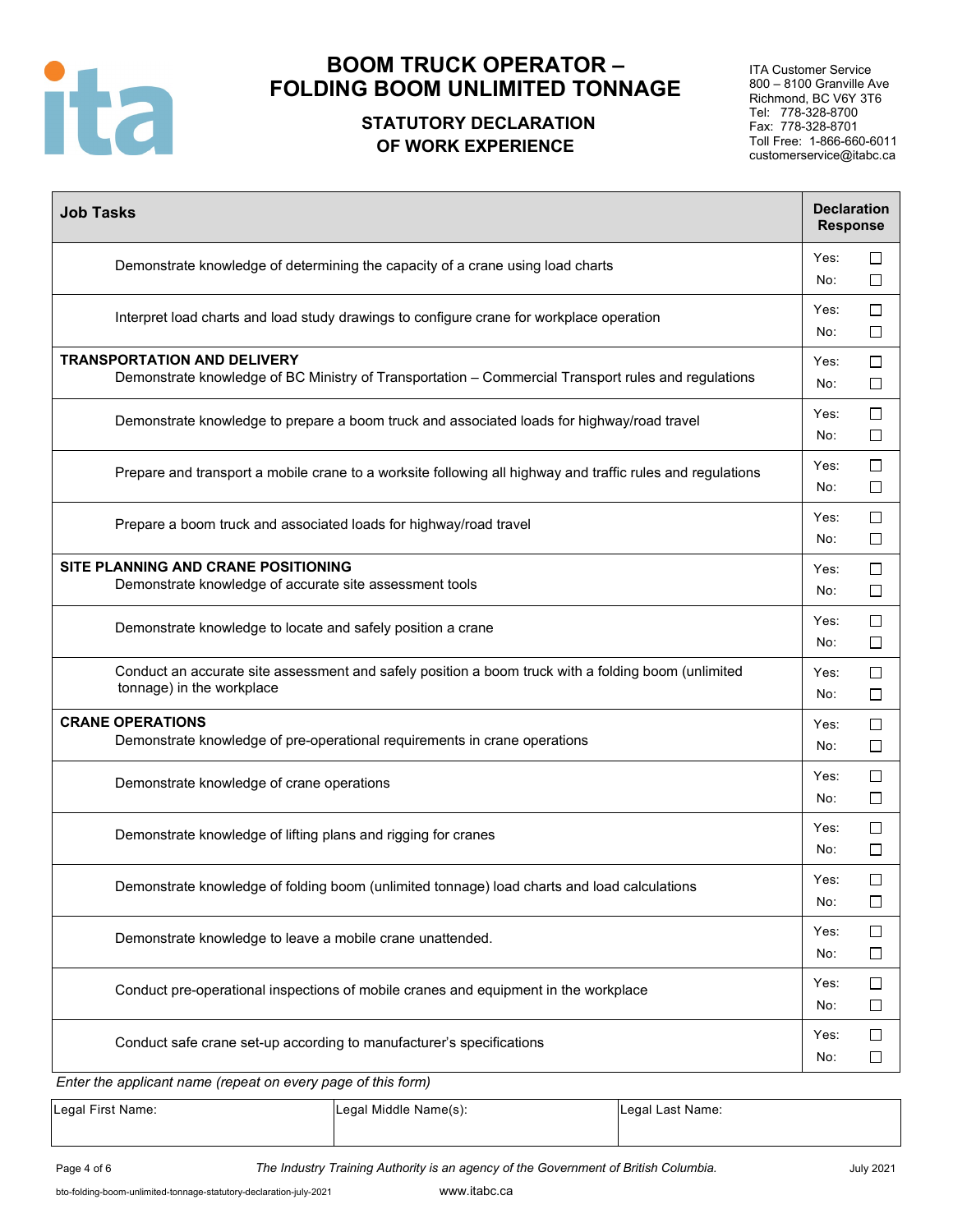

# **STATUTORY DECLARATION OF WORK EXPERIENCE**

ITA Customer Service 800 – 8100 Granville Ave Richmond, BC V6Y 3T6 Tel: 778-328-8700 Fax: 778-328-8701 Toll Free: 1-866-660-6011 customerservice@itabc.ca

| <b>Job Tasks</b>                                                                                                                                    | <b>Declaration</b><br><b>Response</b> |                               |
|-----------------------------------------------------------------------------------------------------------------------------------------------------|---------------------------------------|-------------------------------|
| Operate a boom truck with a folding boom (unlimited tonnage) to lift and place loads in the workplace                                               | Yes:<br>No:                           | $\Box$<br>□                   |
| Leave a mobile crane unattended.                                                                                                                    | Yes:<br>No:                           | П<br>$\Box$                   |
| <b>MAINTENANCE AND SERVICE</b><br>Maintain an equipment logbook to retain a permanent written record of maintenance and repairs                     | Yes:<br>No:                           | П<br>□                        |
| Demonstrate knowledge of inspecting engines, monitoring devices and hydraulic systems                                                               | Yes:<br>No:                           | $\Box$<br>□                   |
| Demonstrate knowledge of servicing and maintenance procedures                                                                                       | Yes:<br>No:                           | П<br>$\Box$                   |
| Perform service on engine cooling systems on mobile cranes                                                                                          | Yes:<br>No:                           | П<br>П                        |
| Complete maintenance checklists (engine on/ engine off) and maintain engines on boom trucks (unlimited<br>tonnage) to manufacturer's specifications | Yes:<br>No:                           | □<br>П                        |
| Perform routine inspections and maintenance on hydraulic systems on boom trucks (unlimited tonnage)                                                 | Yes:<br>No:                           | П<br>$\Box$                   |
| Inspect monitoring devices and control mechanisms on boom trucks with folding booms (unlimited tonnage)                                             | Yes:<br>No:                           | П<br>$\overline{\phantom{a}}$ |

# **E. Applicant Signature**

I certify that the information I have provided is accurate. (Note: Collection and protection of personal information on this form is in accordance with the provisions of the Freedom of Information and Protection of Privacy Act.)

| Applicant Name (please print): | Applicant Signature: | Date: (MM/DD/YYYY) |
|--------------------------------|----------------------|--------------------|
|                                |                      |                    |

#### *Enter the applicant name (repeat on every page of this form)*

| Legal First Name: | Legal Middle Name(s): | Legal Last Name: |
|-------------------|-----------------------|------------------|
|                   |                       |                  |
|                   |                       |                  |